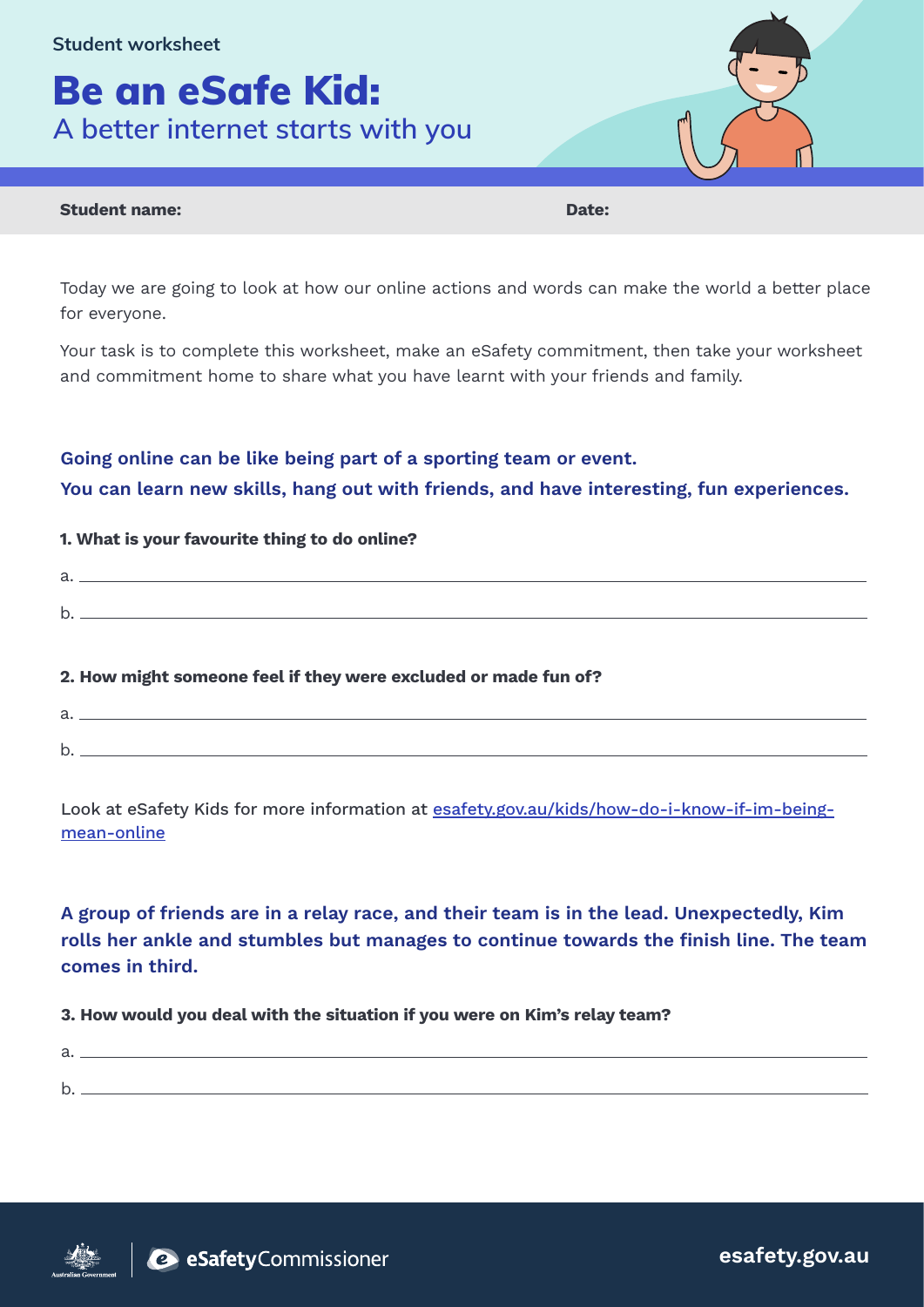After school, some people upload photos of the carnival. They asked the people in the photos if this was OK first. Most of the reaction to the photos were positive, but Kim gets some pics, comments and memes making a joke of her stumble. The team sees the comments.

## 4. What *offline* action would you take in this situation with Kim?

- A. Ask if she is OK.
- B. Invite her to do something offline.
- C. Tell her it wasn't her fault it could happen to anyone.

#### 5. What *online* action would you take in this situation?

- A. Send Kim a message congratulating her on her effort.
- B. Share some positive images of the team.
	- C. Report and block any negative messages.

### Remember these tips

- Make sure cyberbullying stops with you don't forward or share any mean messages, posts or images.
- Reach out to the person being bullied let them know you care about them.
- Speak to someone you trust they can help you report, block and use [The eSafety](https://www.esafety.gov.au/key-issues/esafety-guide) [Guide](https://www.esafety.gov.au/key-issues/esafety-guide) to find out how to report bad behaviour.

#### How can you help?

There are different types of situations that can make people feel like they don't belong. Some happen on purpose but some are mistakes. Some are very serious issues, others can be little things escalating into big issues.

6. Think about how you can make the online world a better place for everyone. What can you do to make a difference?

| ∽<br>ີ |  |
|--------|--|
|        |  |
| $\sim$ |  |
|        |  |